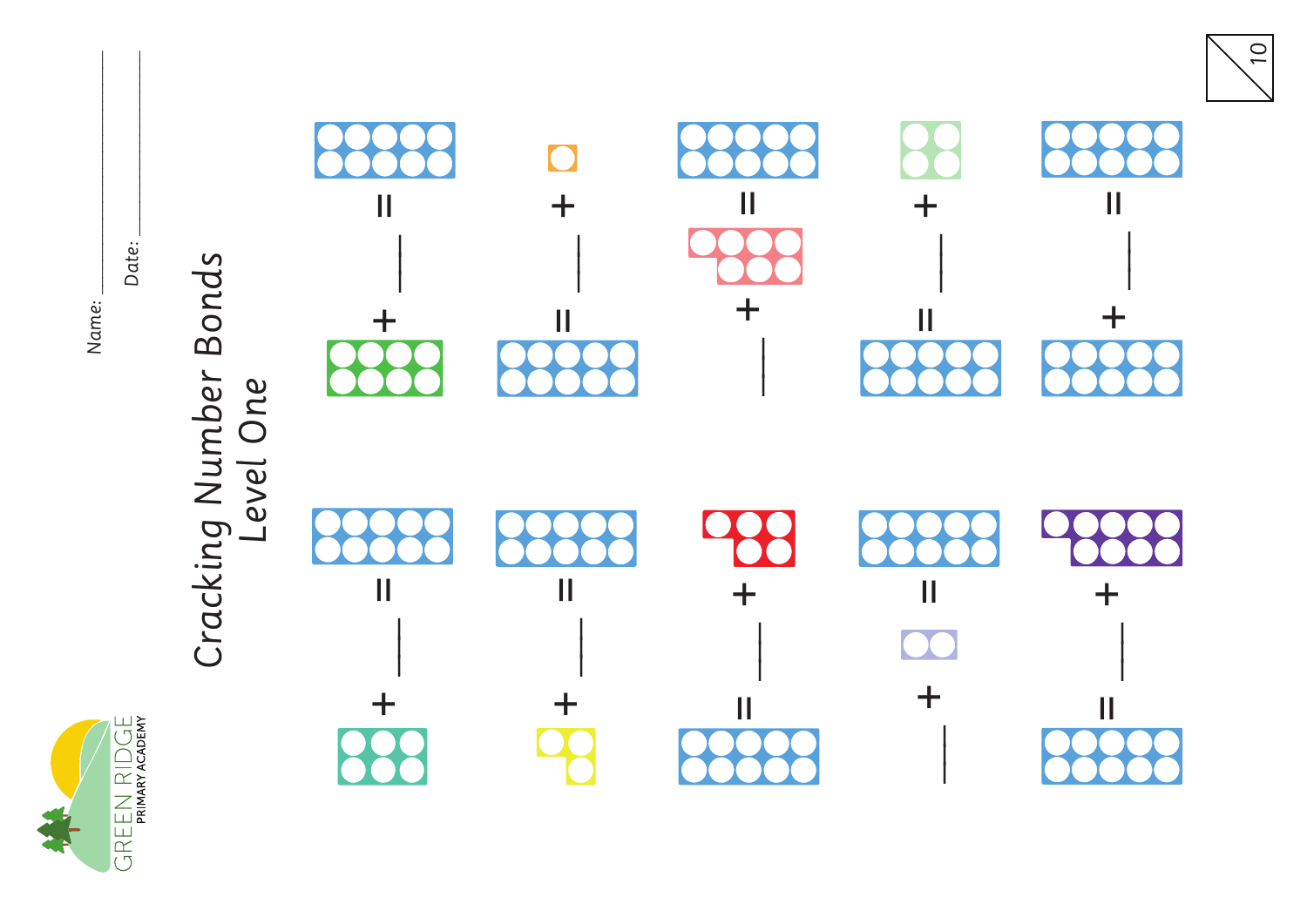

Date: \_\_\_\_\_\_\_\_\_\_\_\_\_\_\_\_\_\_\_\_\_\_

### Cracking Number Bonds<br>Level Two Cracking Number Bonds Level Two



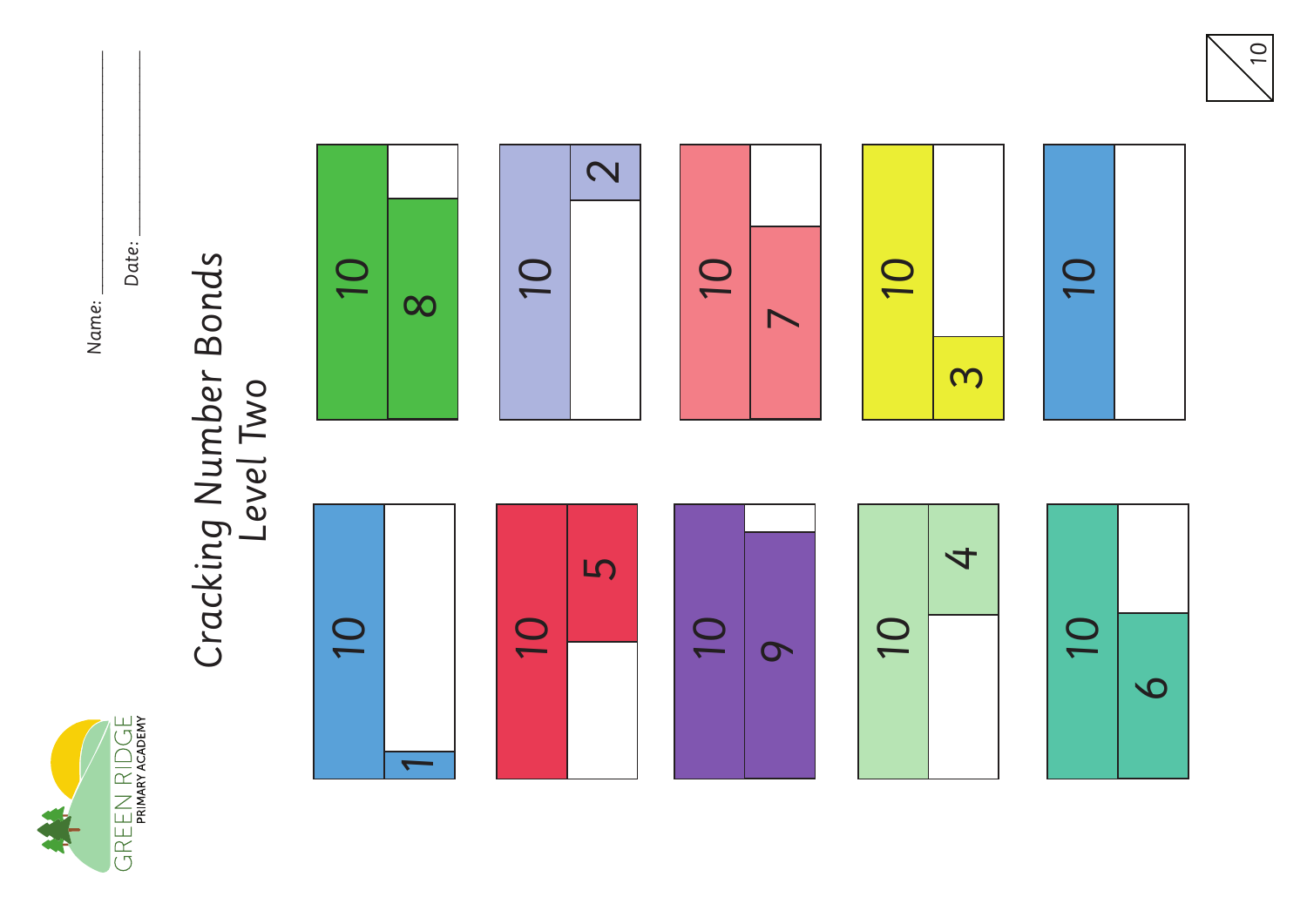

Date: \_\_\_\_\_\_\_\_\_\_\_\_\_\_\_\_\_\_\_\_\_\_







12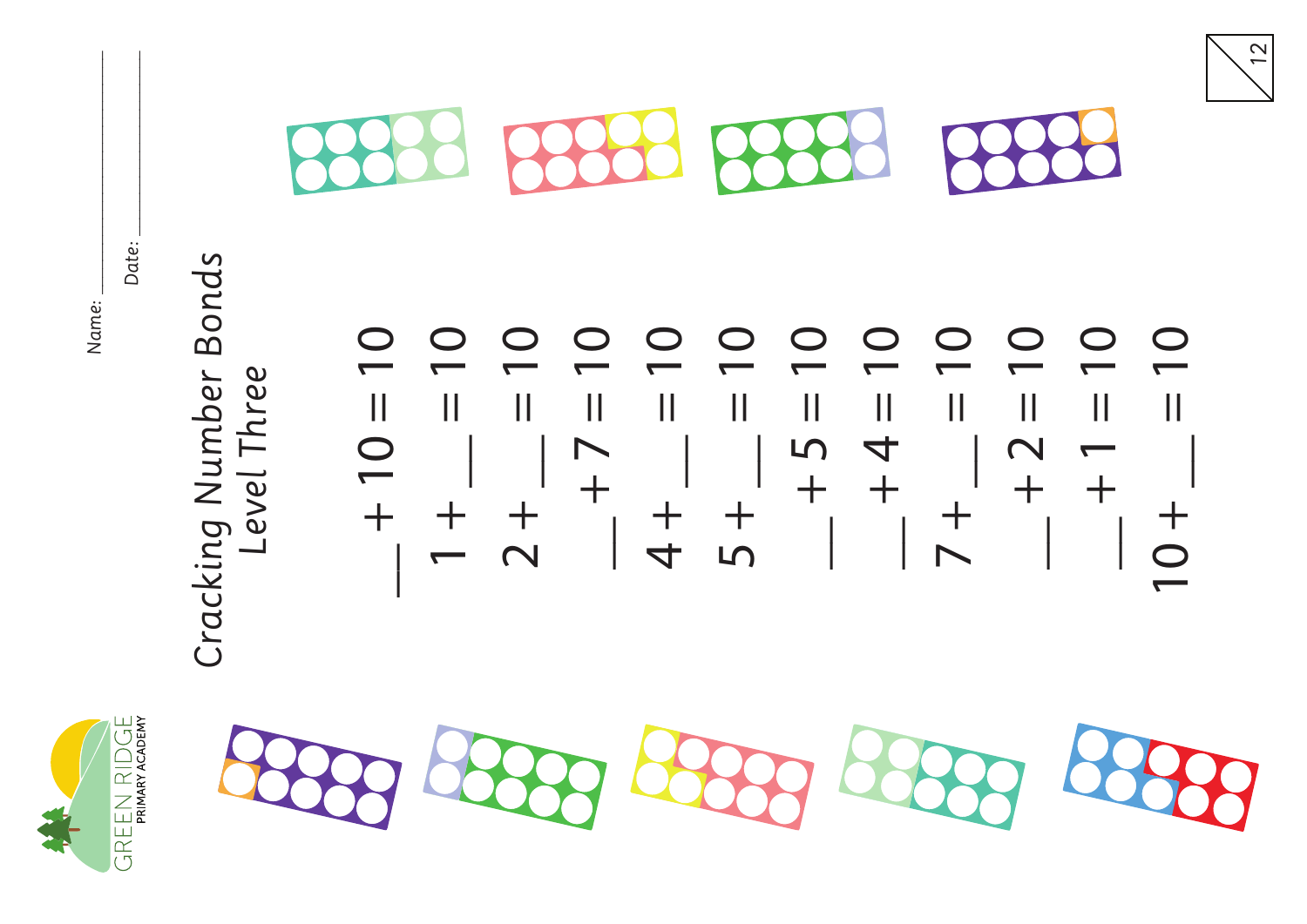

Date: \_\_\_\_\_\_\_\_\_\_\_\_\_\_\_\_\_\_\_\_\_\_

#### Bonds Cracking Number Bonds Cracking Number Level Four Level Four

 $\Omega$  $10 = 10 +$  $0 = \_ +9$  $-$  + 4  $-$  10  $0 = 10$ 5  $2 + \underline{\hspace{1cm}} = 10$  $-$  +  $-$  10 \_\_ + 6 = 10  $5 + \_ = 10$  $10 = 1$  $8 + 2 = 10$  $\bigcirc$  $- + 3 = 10$  $\bigcirc$  $10 = 10$  $\overline{\mathbb{I}}$  $\ddag$  $\pm$  $\ddag$  $= 9 +$  $\overline{\mathbf{I}}$  $\frac{1}{2}$  $\mathbf{I}$  $\frac{1}{1}$  $\frac{1}{2}$  $\pm$  $\begin{array}{c} \hline \end{array}$  $\frac{4}{4}$  $10 = 10$  $\frac{1}{2}$  $10 =$  $10 =$  $10 =$  $+$ <br>5+  $\begin{array}{c} + \\ 0 \end{array}$  $\frac{1}{2}$  $+\frac{1}{\infty}$ 



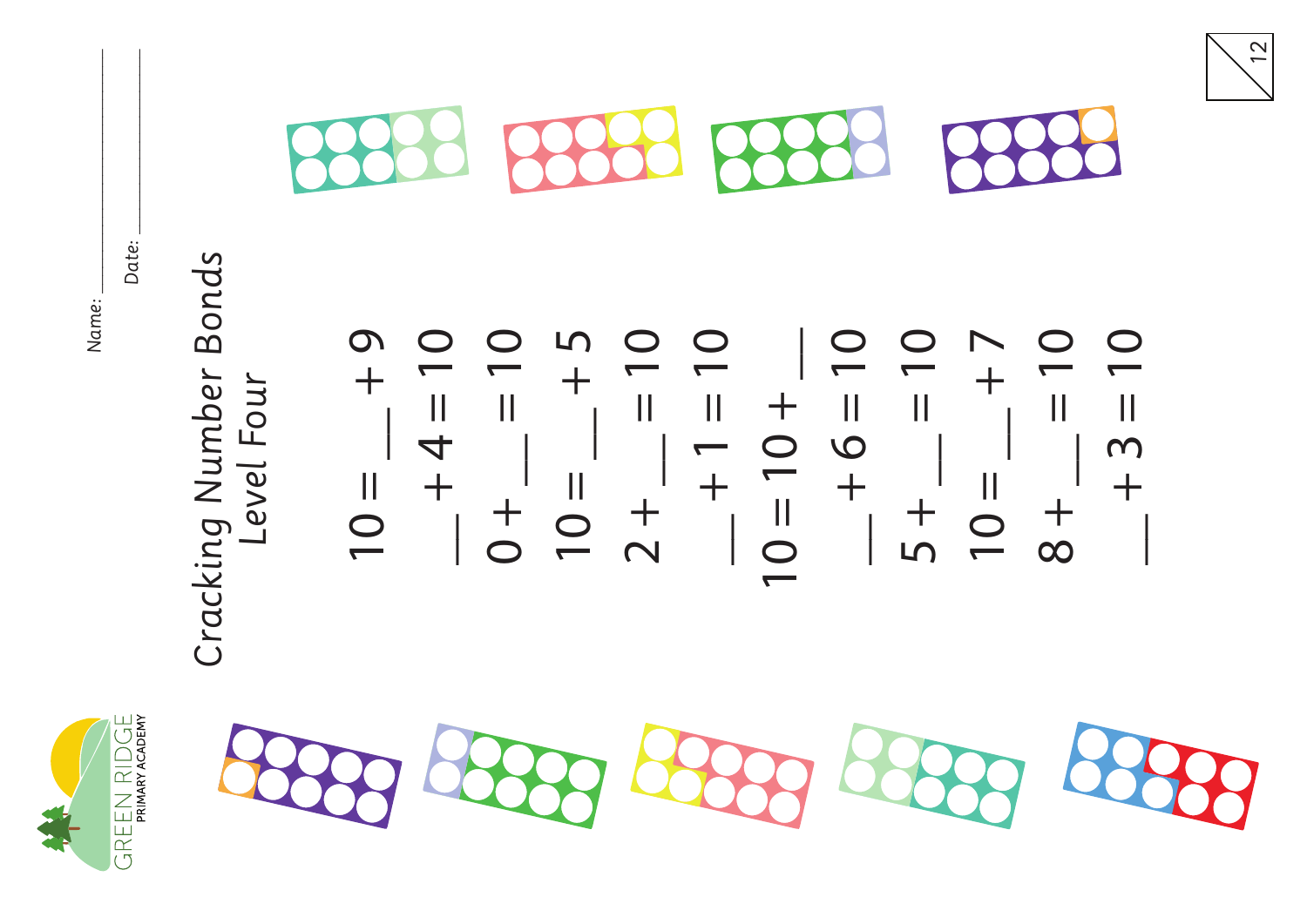

Date: \_\_\_\_\_\_\_\_\_\_\_\_\_\_\_\_\_\_\_\_\_\_

#### Cracking Number Bonds Cracking Number Bonds Level Five Level Five

 $\bf \overline{O}$  $\overline{\phantom{0}}$  $\overline{\phantom{0}}$  $\overline{\mathbf{C}}$  $\overline{\phantom{0}}$  $\overline{\phantom{0}}$ m  $- + 9 = 01$  $-$  +  $+$   $0 = 10$  $-15 + -$ \_\_ + 8 = 10 \_\_ + 0 = 10  $-10$  +  $-$  + 7 = 10  $\bigcirc$  $- + 2 = 10$  $10 = -13$  $\ddot{}$  $+$  $\mathop{\textstyle\prod}$  $\frac{1}{2}$  $\mathbf{||}$  $\overline{\mathbf{u}}$  $\frac{1}{2}$  $\label{eq:1} \prod_{i=1}^n \left\{ \prod_{i=1}^n \frac{1}{n_i} \right\}$  $\mathbf{||}$  $+4=$  $\Omega$  $\overline{O}$  $\infty$  $\overline{\mathbf{C}}$  $\overline{\phantom{a}}$  $\mathsf{L}\Omega$  $\overline{\mathsf{N}}$  $\ddot{}$  $\ddot{}$  $\mathop{\rm II}\nolimits$  $\ddot{}$  $\ddot{}$  $\ddot{\phantom{1}}$  $\begin{array}{c} \hline \end{array}$  $\overline{+}$  $\frac{+}{0}$  $\overline{\overline{C}}$  $\overline{\overline{0}}$  $\overline{\phantom{0}}$  $\overline{\phantom{0}}$  $\overline{\phantom{0}}$  $= 10$  $= 10$  $10 = 10$  $6 + \_ = 10$ \_\_ + 10 = 10  $5 + \_ = 10$  $2 + \underline{\hspace{1cm}} = 10$ \_\_ + 0 = 10  $\overline{\phantom{0}}$  $3 + \_ = 10$  $8 + 2 = 10$  $10 = 7 +$  $\bf \Omega$  $\frac{1}{1}$  $\frac{6}{1}$  $10 =$   $-$  + 1  $\frac{1}{2}$  $\left| {}\right|$  $\prod$  $\begin{array}{c} \hline \end{array}$  $\begin{array}{c} \hline \end{array}$  $\ddag$  $\overline{\mathbf{C}}$  $\overline{\mathbf{O}}$  $\triangleright$  $\begin{array}{c} \hline \end{array}$  $\ddot{}$  $\begin{array}{c} \hline \end{array}$  $10 =$  $\frac{+}{5}$  $+\frac{1}{6}$  $+$  $\frac{1}{2}$  $\frac{1}{3}$  $+\frac{1}{\infty}$  $\frac{1}{1}$  $\overline{\overline{C}}$ 

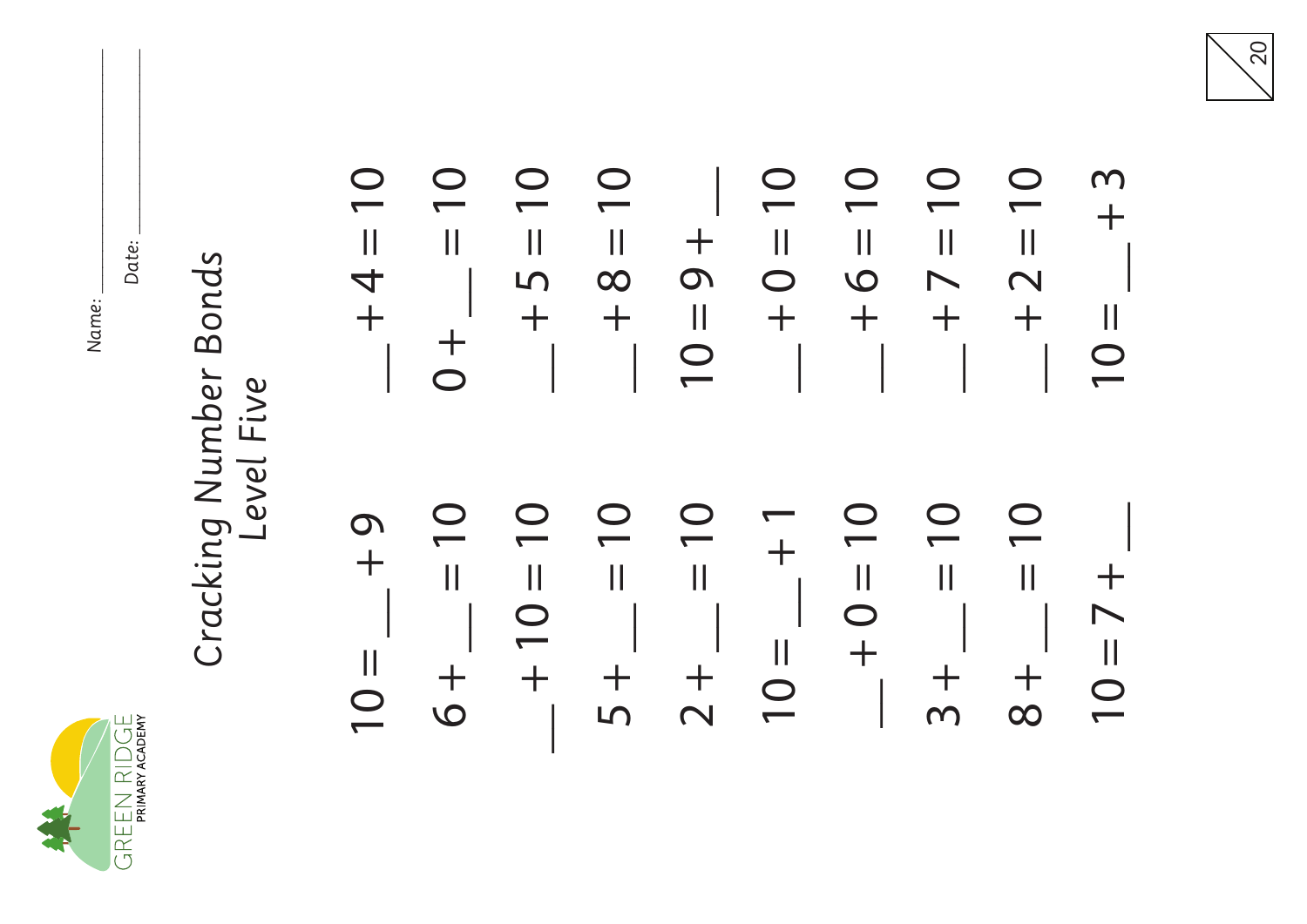GREEN RIDGE

Name:

Date:



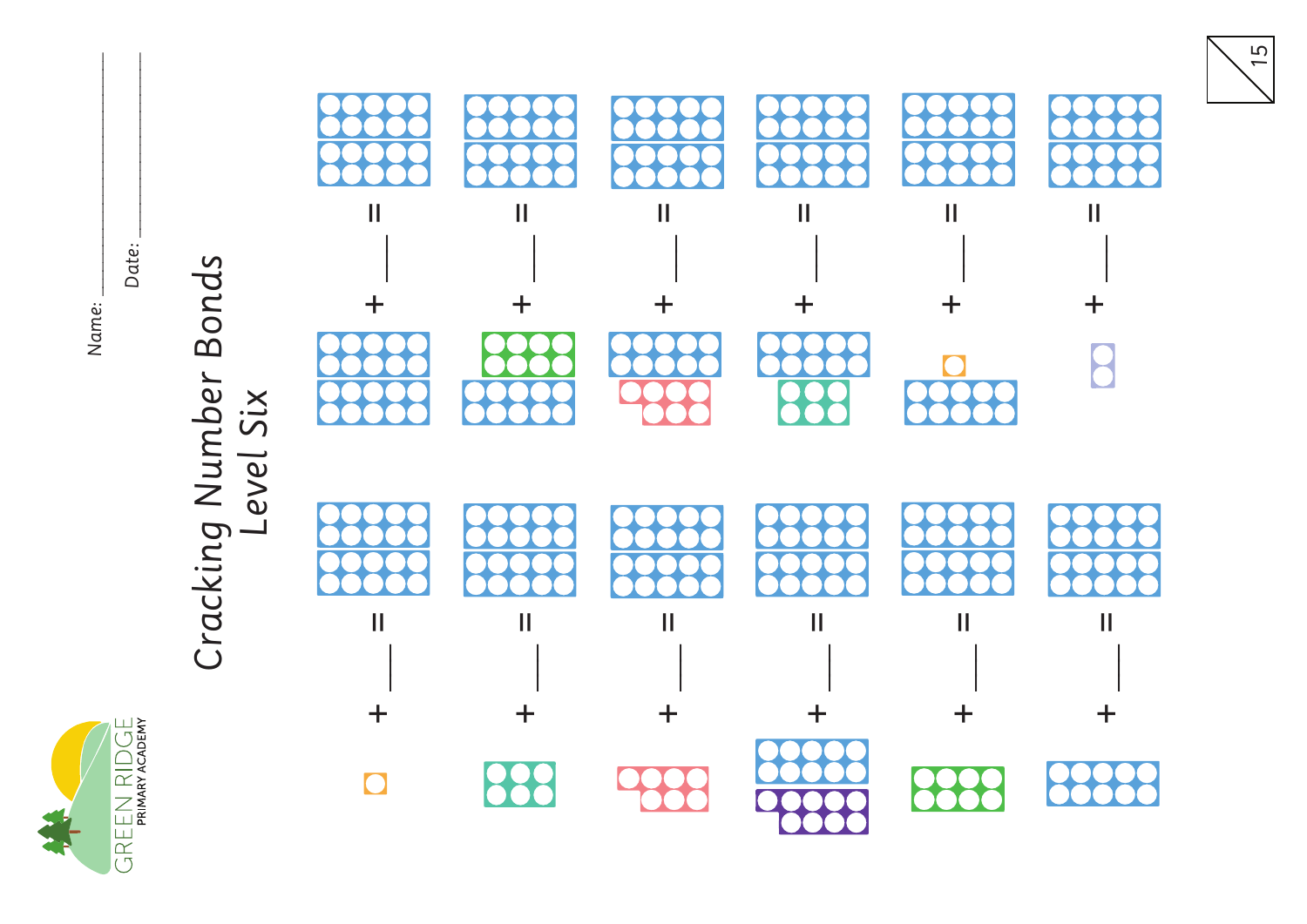

Date: \_\_\_\_\_\_\_\_\_\_\_\_\_\_\_\_\_\_\_\_\_\_

#### Cracking Number Bonds Cracking Number Bonds Level Seven Level Seven





























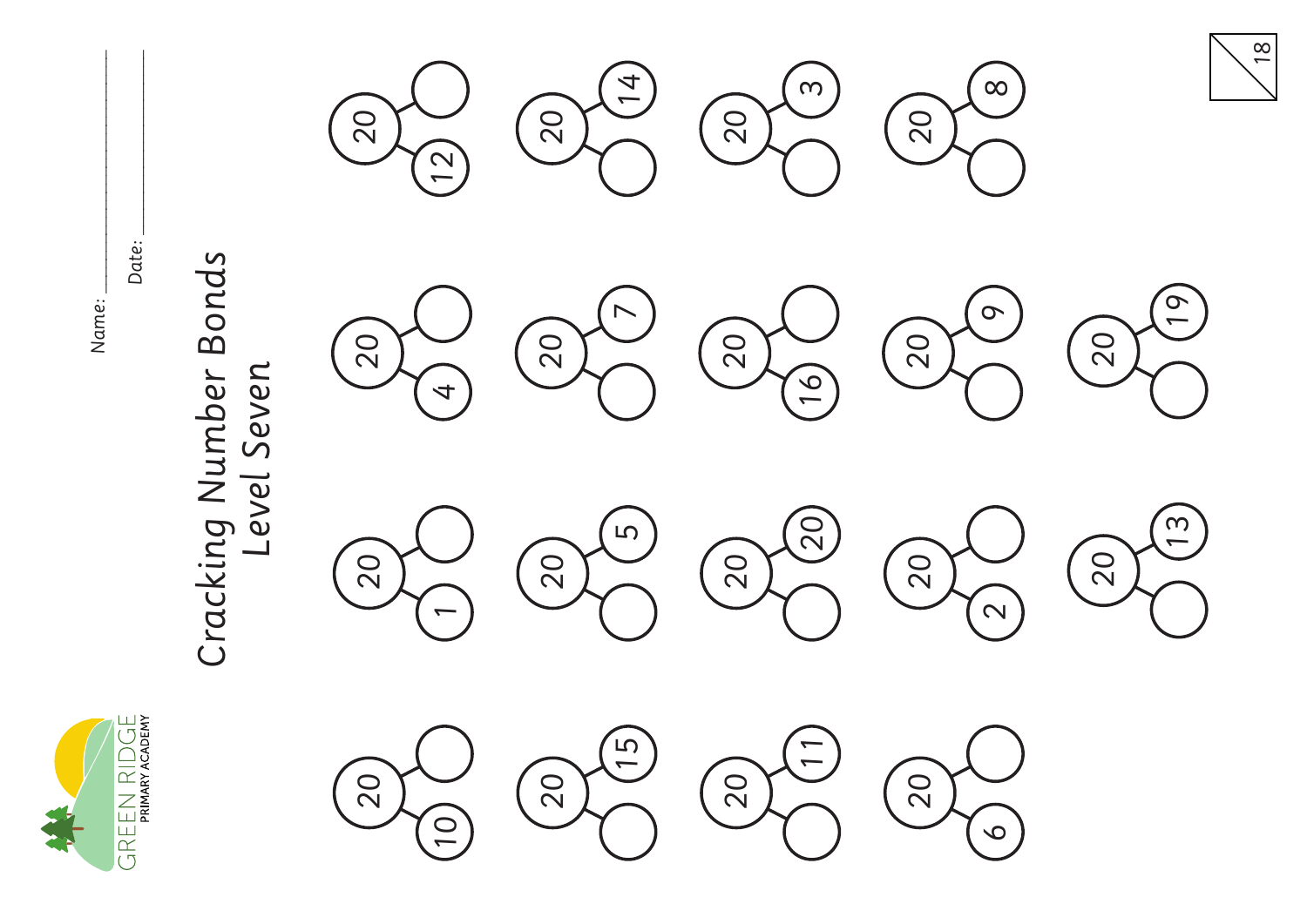GREEN RIDGE

Name: \_\_\_\_\_\_\_\_\_\_\_\_\_\_\_\_\_\_\_\_\_\_\_\_\_\_\_\_\_ Date: \_\_\_\_\_\_\_\_\_\_\_\_\_\_\_\_\_\_\_\_\_\_

## Cracking Number Bonds Level Eight



20

 $- + - = 20$   $- + - = 20$   $- + - = 20$ 

20

 $\mathbf{||}$ 

 $\pm$ 

20

 $\mathbf{I}$ 

 $\ddot{}$ 

20

 $\overline{\mathbf{H}}$ 

 $+$ 

20

 $\overline{\mathbf{u}}$ 

 $+$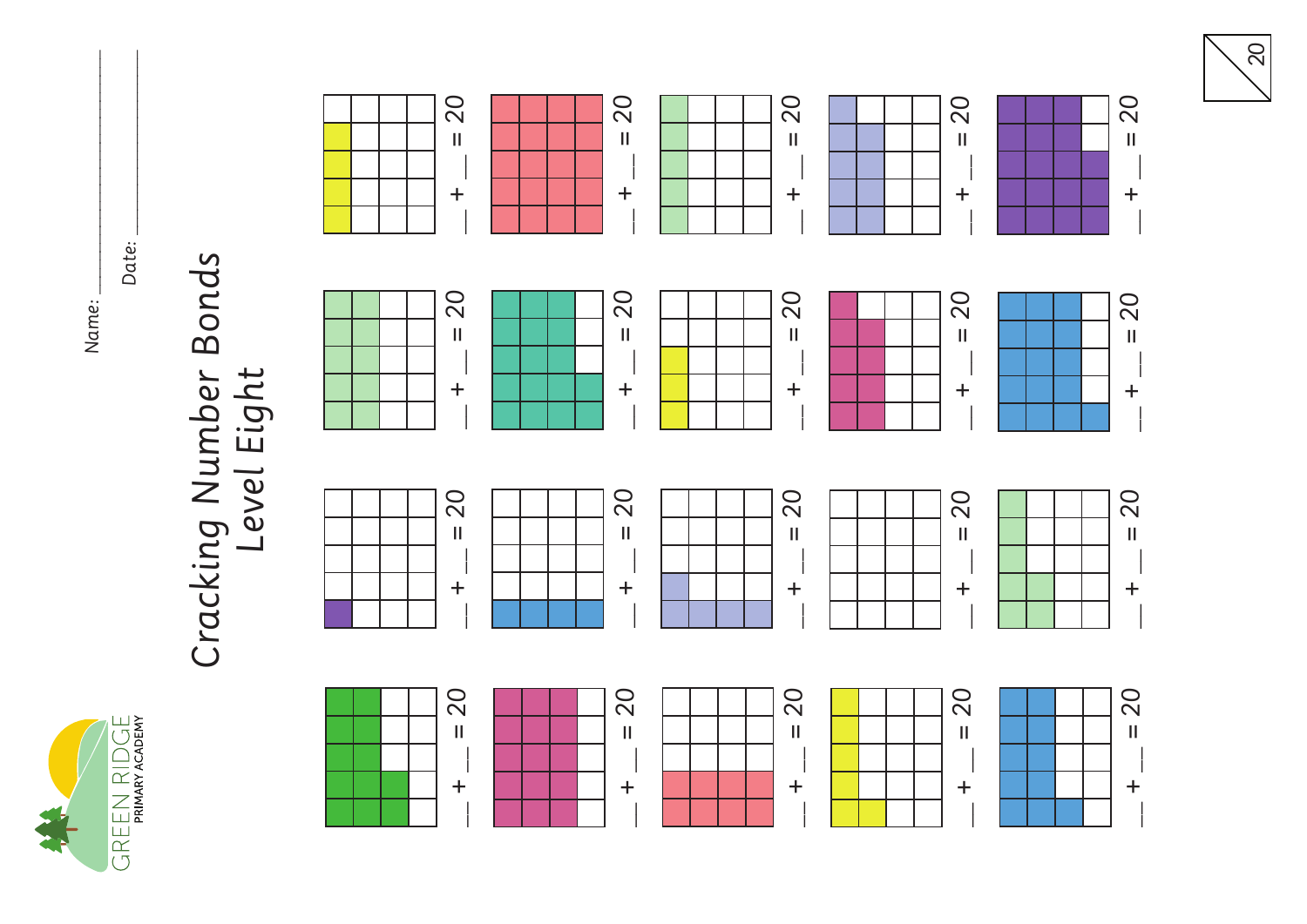

Date: \_\_\_\_\_\_\_\_\_\_\_\_\_\_\_\_\_\_\_\_\_\_

#### Cracking Number Bonds Cracking Number Bonds Level Nine Level Nine



| $\bullet$         | $\bigcirc$  | $\bigcirc$        | $\bigcirc$ | $\bigcirc$    | $\bigcirc$    | $\bigcirc$   | $\cup$         | $\cup$         | $\bigcirc$        |
|-------------------|-------------|-------------------|------------|---------------|---------------|--------------|----------------|----------------|-------------------|
| $\mathbf{\Omega}$ | $\mathbf N$ | $\mathbf{\Omega}$ | $\sim$     | $\sim$        | $\sim$        | $\sim$       | $\mathbf N$    | $\sim$         | $\mathbf{\Omega}$ |
| $\mathsf{I}$      | Ш           | Ш                 | Ш          | Ш             | II.           | $\mathbf{H}$ | Ш              | Ш              | Ш                 |
| m                 |             | $\mathbf \Omega$  | $\sim$ 1   | $\frac{1}{5}$ |               | $\mathbb{R}$ | $\overline{1}$ |                |                   |
|                   |             |                   |            |               |               |              |                |                |                   |
|                   |             |                   |            |               |               |              |                |                |                   |
|                   |             |                   |            |               | $\frac{6}{1}$ | $\bigcirc$   | $\mathbb{R}$   | $\overline{t}$ | $\frac{8}{1}$     |
|                   |             |                   |            |               |               |              |                |                |                   |





 $-$  + 15 = 20

 $\ddot{\phantom{1}}$ 

 $\overline{5}$ 

 $\frac{1}{2}$ 

20